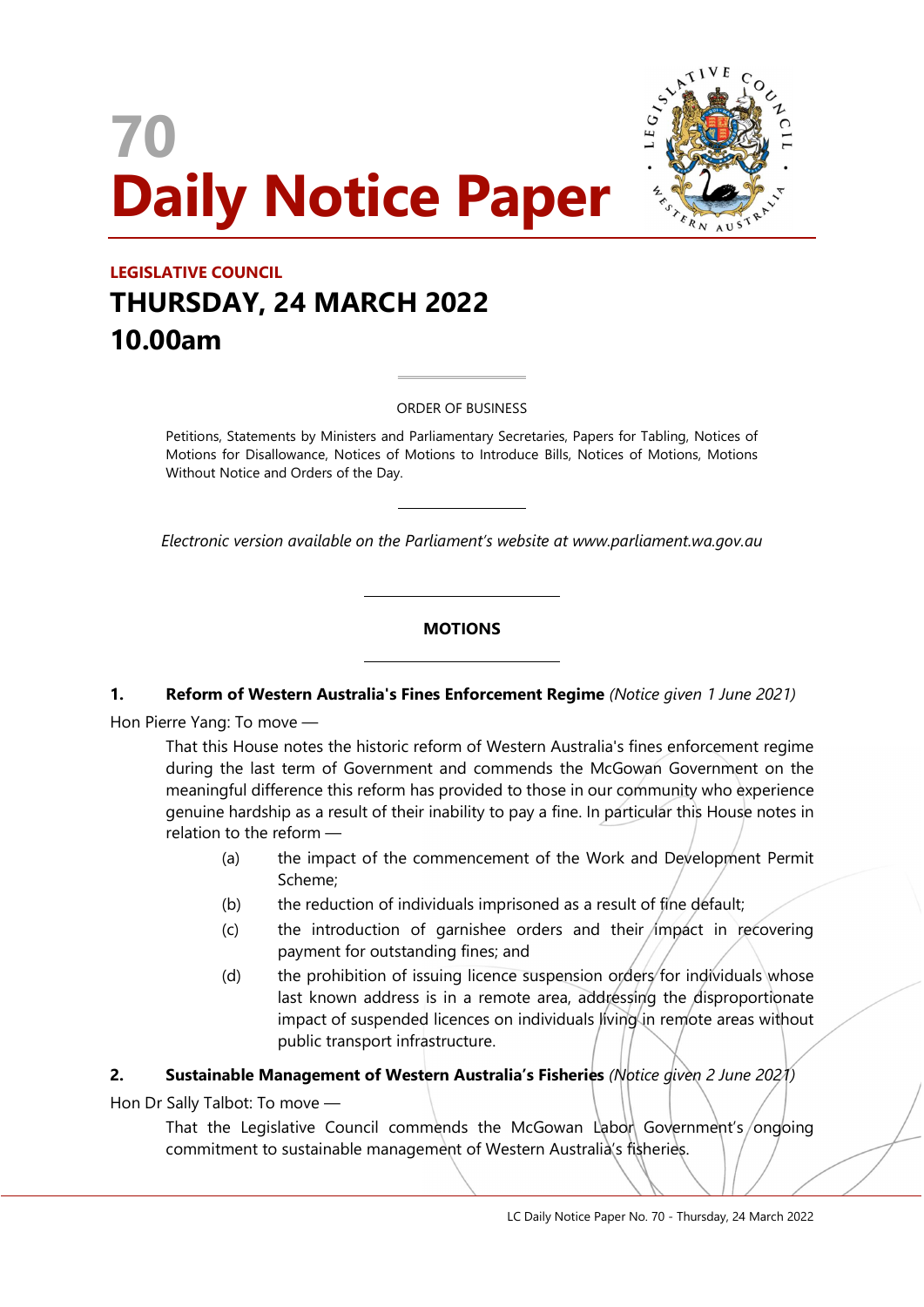# **3.** Innovation Voucher Program (Notice given 2 June 2021)

Hon Dan Caddy: To move —

That this House notes the McGowan Government's commitment to foster innovation and grow entrepreneurship in Western Australia through the successful Innovation Voucher Program and by providing initial funding for start-ups and small businesses to commercialise their ideas and create jobs.

# 4. McGowan Labor Government - Machinery of Government Changes (Notice given 3 June 2021)

Hon Peter Collier: To move —

That this House expresses its concern with the McGowan Labor Government's machinery of government changes, in particular the establishment of the Department of Communities, in relation to, amongst other things —

- (a) the impact of the amalgamation of five departments into one with the Department of Communities upon some of Western Australia's most vulnerable people;
- (b) the issues surrounding a lack of leadership and direction within departments; and
- (c) the issues surrounding the duplication of Ministerial responsibility within amalgamated departments.

### 5. Housing Concerns (Notice given 3 June 2021)

Hon Steve Martin: To move —

That this House expresses its concern with issues within the Housing portfolio, in particular —

- (a) the unacceptable and rising level of homelessness throughout Western Australia;
- (b) the impact of COVID-19 on affordable housing, and
- (c) the shortage of rental housing throughout Western Australia and the shortfall in government provided housing.

#### 6. World Elder Abuse Awareness (Notice given 3 June 2021)

Hon Rosetta Sahanna: To move —

That the Legislative Council notes the McGowan Government's ongoing efforts to combat elder abuse in Western Australia and recognise the importance of World Elder Abuse Awareness Day.

#### 7. Machinery of Government - Outcomes (Notice given 15 June 2021)

Hon Dr Steve Thomas: To move —

That the Legislative Council calls on the Government to identify the costs, savings and outcomes of its Machinery of Government changes implemented on 1 July 2017.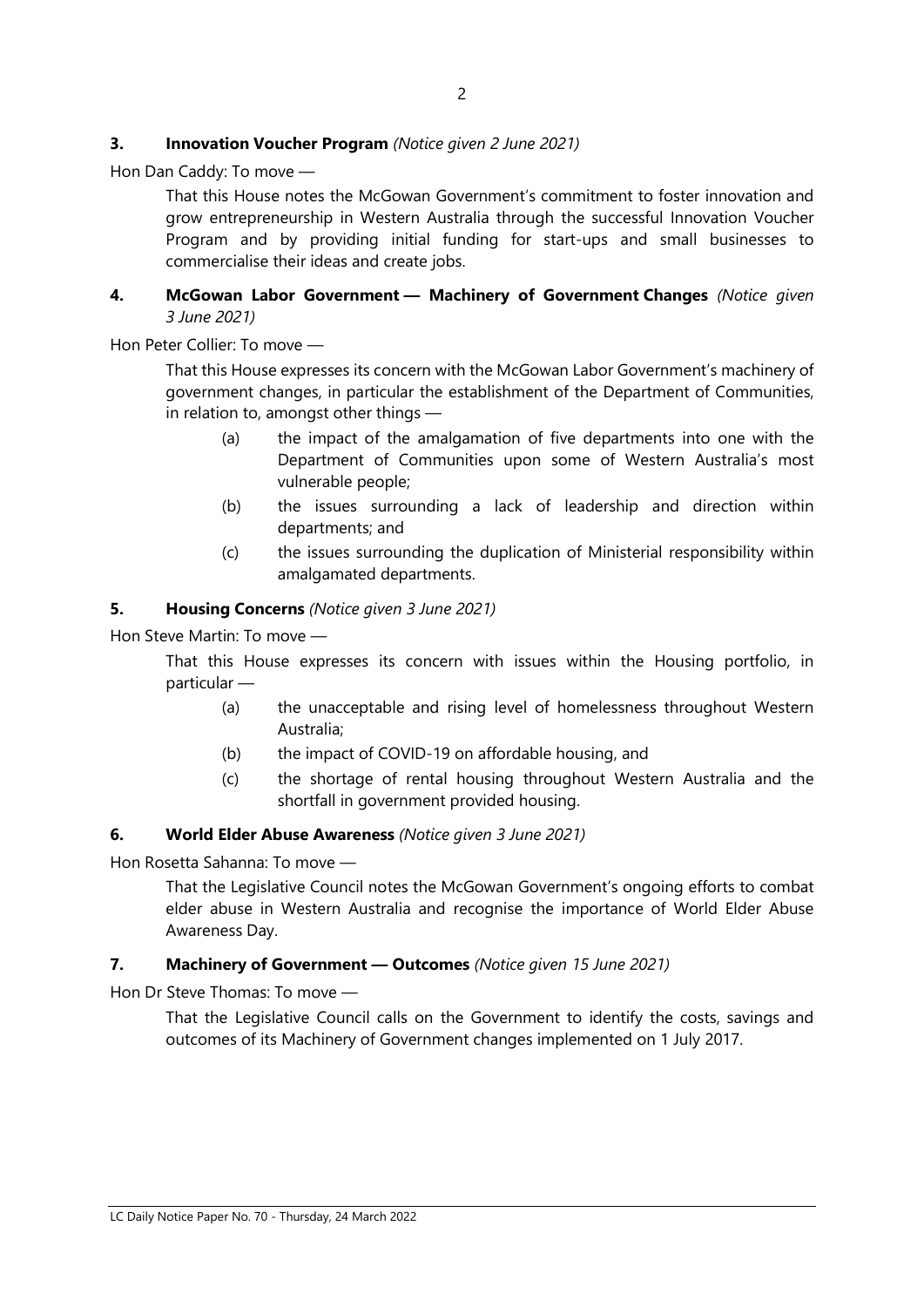# 8. Contribution of WA Police (Notice given 15 June 2021)

Hon Peter Collier: To move —

That this House —

- (1) Recognises the valuable contribution of WA Police to the State.
- (2) Encourages the Labor Government to recognise the significant pressures on all areas of the police force due to factors including —
	- (a) COVID-19;
	- (b) substance abuse throughout the community;
	- (c) cost of living pressures for officers, particularly those serving in remote and regional areas of the State; and
	- (d) increased domestic violence cases,

and calls upon the Government to provide the appropriate salary and conditions accordingly.

# 9. Improved Seniors' Safety and Security Rebate (Notice given 16 June 2021)

Hon Martin Pritchard: To move —

That the Legislative Council notes the McGowan Government's reinstatement of the improved seniors' Safety and Security Rebate and the impact that this \$16 million election commitment will have in ensuring that our seniors are protected and secure in their homes.

# 10. Investment in Early Years (Notice given 16 June 2021)

Hon Donna Faragher: To move —

That this House —

- (a) recognises that the early years are identified as a critical period in a child's life marked by rapid and significant changes in their physical, cognitive, social and emotional development; and
- (b) calls on the McGowan Government to significantly increase its investment in this critical area.

#### 11. Human Rights of People with Disability (Notice given 17 June 2021)

Hon Stephen Pratt: To move —

That the Legislative Council commends the McGowan Labor Government's ongoing commitment to individual and systemic advocacy in Western Australia in working to promote, protect and defend the human rights of people with disability.

# 12. Defence to the Presence of THC in a Driver (Notice given 22 June 2021)

Hon Dr Brian Walker: To move —

That this House urges the McGowan Government to legislate to introduce a complete defence to the presence of THC in a driver's oral fluid or blood in circumstances where —

- (a) the driver has a valid doctor's prescription for a medicine containing THC;
- (b) the offence does not involve dangerous or reckless driving; and
- (c) an officer has not established driver impairment.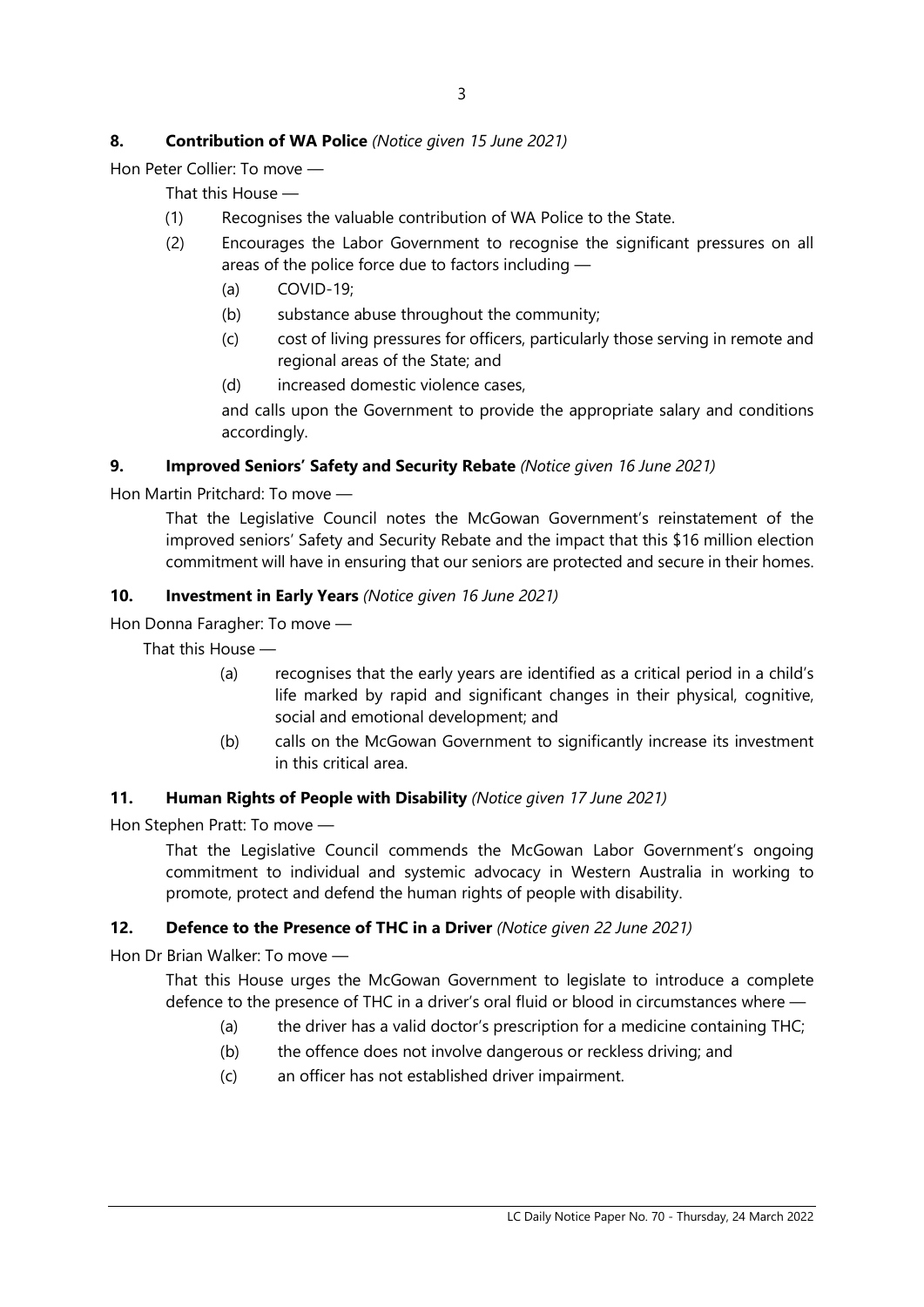# 13. Corruption and Crime Commission - Access to Documents (Notice given 24 June 2021) Hon Nick Goiran: To move —

That this House —

- (a) expresses its appreciation to the Members and staff responsible for the drafting, tabling and publishing of the  $61<sup>st</sup>$  report of the Standing Committee on Procedure and Privileges (Committee);
- (b) is concerned that good faith negotiations between the Committee and the Corruption and Crime Commission (CCC) ceased inexplicably;
- (c) notes that the Committee's audit reveals that 1,120 privileged documents were provided without parliamentary approval by the Government to the CCC;
- (d) reasserts that draft parliamentary speeches, motions and questions are subject to parliamentary privilege in the same way as confidential parliamentary committee material such as committee deliberations and draft report recommendations; and
- (e) encourages the CCC to avail itself forthwith of the opportunity to access the more than 450,000 non-privileged records.

# 14. Insurance Commission of Western Australia (Notice given 9 September 2021)

Hon Nick Goiran: To move —

That this House —

- (1) Notes that the Insurance Commission of Western Australia (Commission)
	- (a) received \$665.4 million on 11 September 2020 as its share of the settlement of the Bell Group litigation settlement;
	- (b) were not involved in the preparation of the Premier's media release on 4 October 2020 which said that every residential household would from 1 November 2020 receive a one-off \$600 electricity bill credit "funded from the recent Bell Group settlement";
	- (c) paid approximately \$200 million to the Government in 2020-21 by way of tax equivalent payments on the Bell settlement sum; and
	- (d) have covered approximately \$292 million in costs arising from the Bell litigation leaving it with an after tax net sum of \$173 million.
- (2) Expresses its concern that the Premier
	- (a) misled Western Australians when he made his electricity credit announcement on 4 October 2020; and
	- (b) did not have the Bell settlement funds when the electricity bill credits were issued.
- (3) Reminds the Premier that the funding of the Bell Group litigation was derived from a WA Inc levy imposed on motorists.
- (4) Calls on the Premier to
	- (a) acknowledge that the Commission Board owe fiduciary duties;
	- (b) undertake not to interfere with the discharge of those duties; and
	- (c) table any reports he receives from the Commission under sections 28 or 29 of the Insurance Commission of Western Australia Act 1986.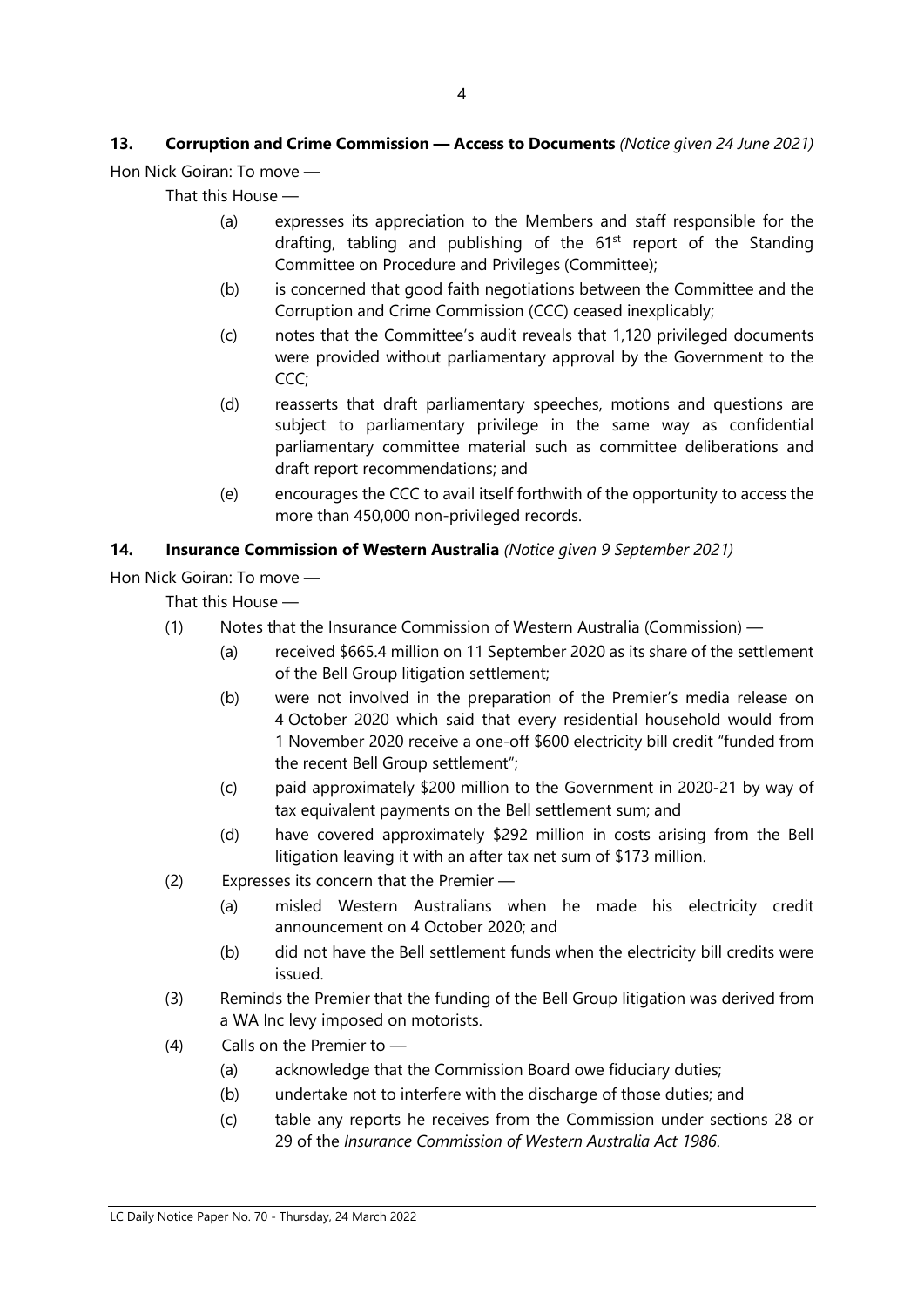#### 15. Independent Review into the Department of Communities' policies and practices in the placement of children with harmful sexual behaviours in residential care settings (Notice given 12 October 2021)

Hon Nick Goiran: To move —

That this House —

- (1) Thanks the Commissioner for Children and Young People for his Independent Review into the Department of Communities' policies and practices in the placement of children with harmful sexual behaviours in residential care settings.
- (2) Notes with grave concern the Commissioner's damning findings which expose that —
	- (a) children raised their concerns, and these were not responded to in a timely manner;
	- (b) the information and knowledge management systems of the Department are not fit for purpose and impede decision making for children and young people and organisational accountability;
	- (c) the Department does not have a cohesive or effective framework or policy, practices or services to understand and respond to children and young people with harmful sexual behaviours;
	- (d) the Department does not consistently ensure that high quality and safe care by well trained and supported staff and carers is provided to children and young people in the care of the CEO in residential care;
	- (e) the Department's risk assessment and management strategies are not effective in consistently preventing, identifying and mitigating risks to children and young people in residential care; and
	- (f) the Department's internal safeguards and review mechanisms do not contribute effectively to the safety of children and young people in residential care.
- (3) Calls on the Government to urgently provide a precise and time bound plan of how it proposes to address the Commissioner's findings and recommendations.

# 16. Amendment to Standing Orders - Removal of Prayers from Formal Business (Notice given 13 October 2021)

Hon Sophia Moermond: To move —

That Standing Order 14(1) be amended by:

- (a) deleting item (a); and
- (b) renumbering the remaining items accordingly.

# 17. **Elder Abuse** (Notice given 15 February 2022)

Hon Nick Goiran: To move —

That this House —

- (a) reminds the McGowan Labor Government that its January 2017 election manifesto on responding to elder abuse promised that it would "expedite" amendments to the law surrounding enduring powers of attorney and guardianship;
- (b) notes that on 13 September 2017 the Legislative Council established, on the motion of the Opposition, the Select Committee into Elder Abuse;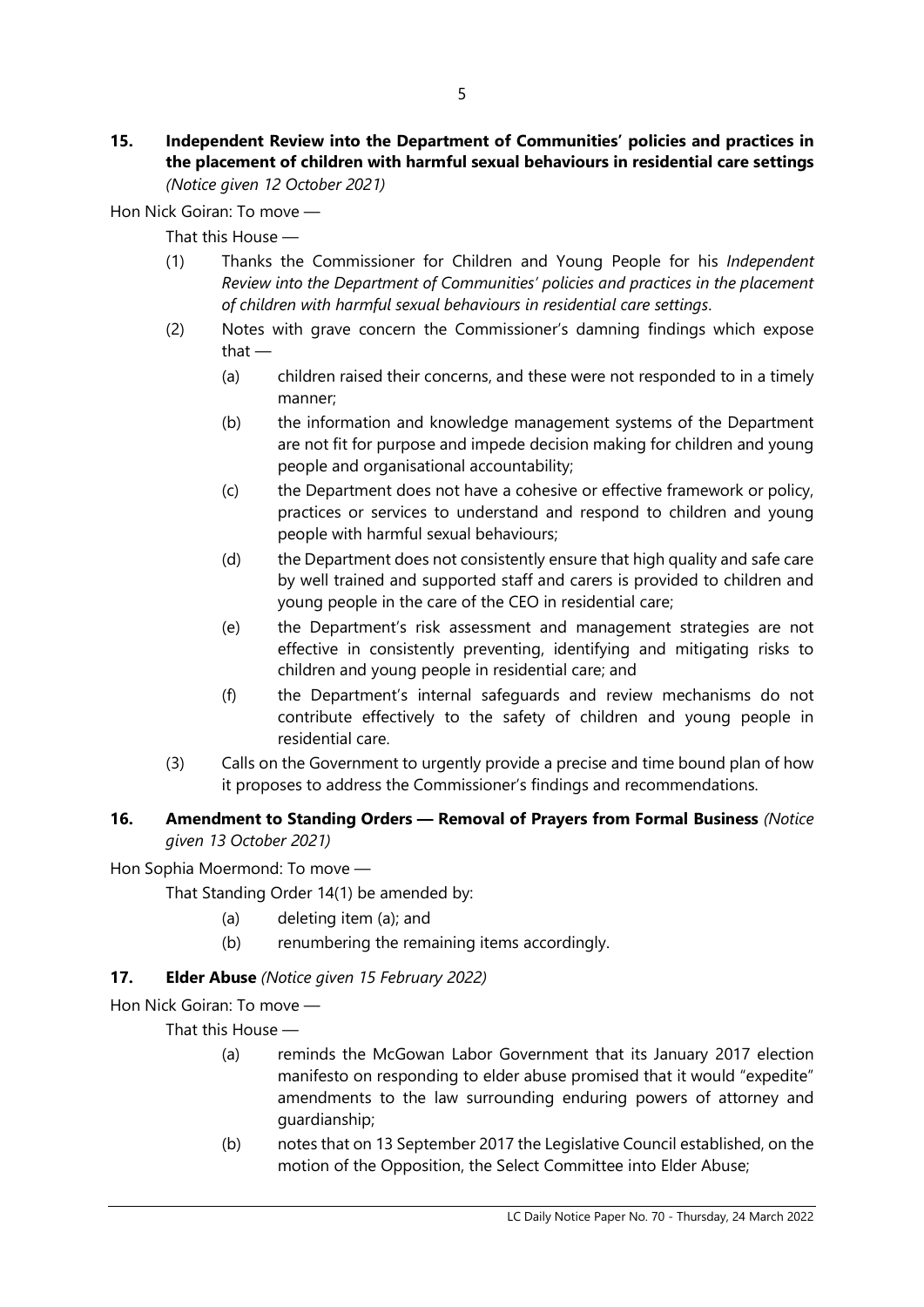- $(c)$  reminds the Government that the Select Committee's  $24<sup>th</sup>$  recommendation in its 2018 Final Report called on it to "act as a matter of urgency";
- (d) notes that more than 5 years have passed since the election promise was made;
- (e) expresses its deep concern about the impact on victims of elder abuse given its prevalence in our State and reports of an increase during the pandemic; and
- (f) calls on the Government to apologise for breaking trust with the victims, the electors and the Parliament, and to make amends without any further delay.

# 18. COVID-19 in 2022 (Notice given 24 February 2022)

Hon Dr Steve Thomas: To move —

That this House:

- (a) notes this State's lack of preparedness for the inevitable outbreak of COVID-19 in 2022 and the spread of the Omicron strain;
- (b) notes the constant changing of the State's COVID rules by the State Government, and that the lack of consistency is damaging to the business community in particular;
- (c) notes the lack of openness and accountability of the Government in making these changes, including not making the information used to make the decisions and thresholds and trigger points freely available;
- (d) notes that this arrogant willingness to keep the community in the dark is unnecessary and unjustified, as the vast majority of the community is mature enough to assess the situation rationally; and
- (e) calls on the McGowan Government to stop treating the Western Australian community with contempt, and provide them with consistent, clear and manageable rules for COVID and release all supporting data and information used to justify them and all thresholds for future actions.

# 19. Government Budget Surpluses (Notice given 23 March 2022)

Hon Dr Steve Thomas: To move —

That this House —

- $(1)$  Notes that
	- (a) the McGowan Government's prediction of \$15 billion in surpluses over five years looks to be an underestimate given the high iron ore price and high oil price;
	- (b) the McGowan Government has also reaped in hundreds of millions of dollars extra in local fees, charges and taxes, which has given it the highest revenues and largest budget surpluses in the history of Western Australia; and
	- (c) despite this record income the McGowan Government has failed to adequately deliver services to the people and businesses of this State, and that many of their Ministers have failed in their tasks.
- (2) Calls on the McGowan Government to use the massive wealth in the upcoming 2022-23 State Budget to improve its performance, and to deliver a real vision for the future of all the people of Western Australia, including those in the regions.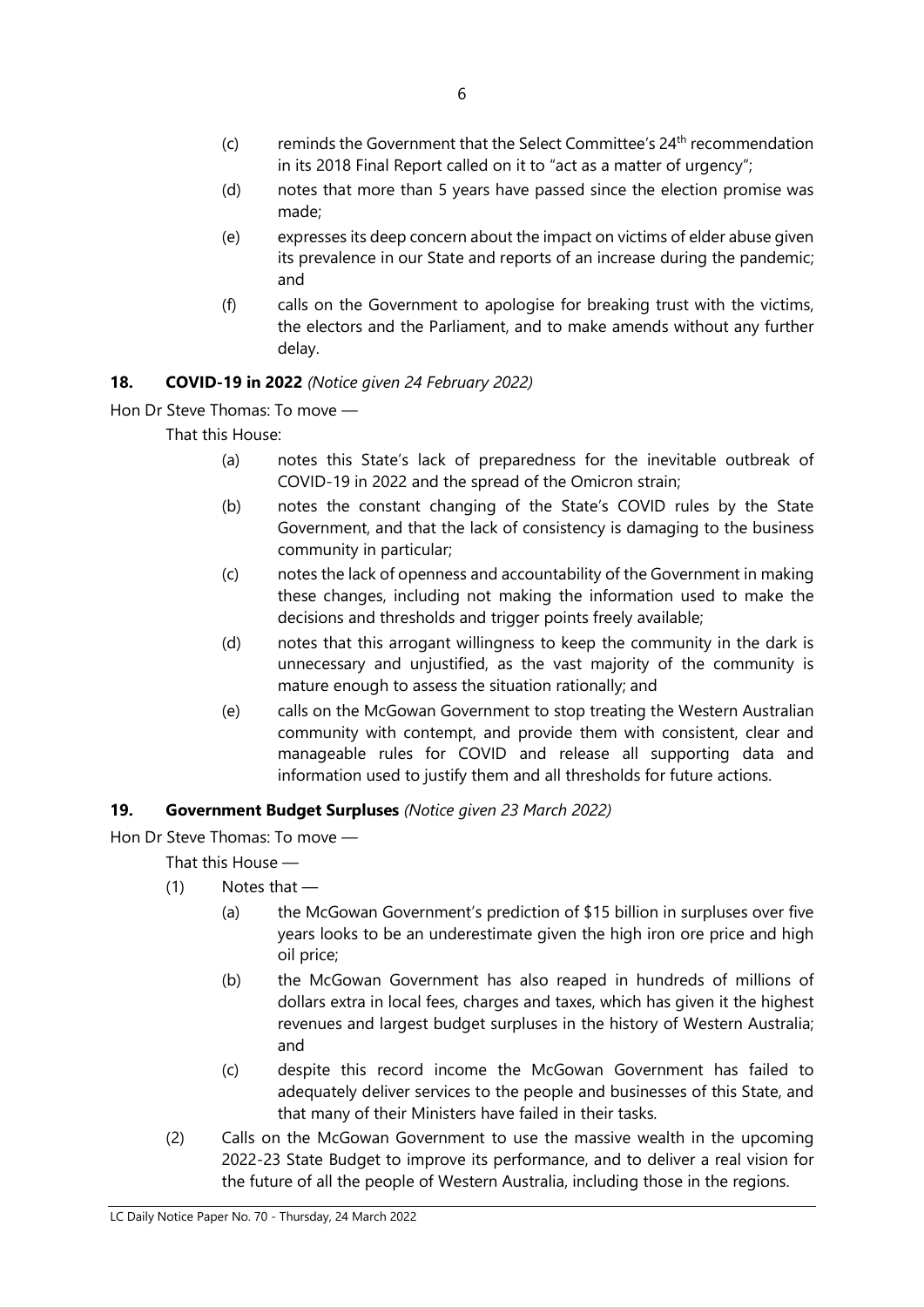# 20. Decriminalisation of Marijuana for Personal Use (Notice given 23 March 2022)

Hon Dr Brian Walker: To move —

That this House supports and endorses the WA State Labor Party policy to decriminalise the possession of small amounts of marijuana for personal use and return to a system of infringement notice penalties and diversion to counselling services.

# ORDERS OF THE DAY

# 1. City of Vincent Local Government Property Local Law 2021 — Disallowance

 $\overline{a}$ 

 $\overline{a}$ 

Moved (SO 67(3)) 24 March 2022 on the motion of Hon Lorna Harper (Days remaining 17 after today (Indicative date — 10 August 2022))

That, pursuant to recommendation of the Joint Standing Committee on Delegated Legislation, the City of Vincent Local Government Property Local Law 2021 published in the Gazette on 30 November 2021 and tabled in the Legislative Council on 7 December 2021 under the Local Government Act 1995, be and is hereby disallowed. (Tabled Paper 960).

2. Conservation and Land Management Amendment Bill 2021 [LA 7-1] Minister for Emergency Services representing the Minister for Environment

Second reading adjourned (Thursday, 24 June 2021).

3. Transfer of Land Amendment Bill 2021 [LA 16-1] Leader of the House representing the Minister for Lands

Second reading adjourned (Thursday, 5 August 2021).

4. \*Fair Trading Amendment Bill 2021 [LC 19-1] Minister for Emergency Services representing the Minister for Commerce

Second reading adjourned (Wednesday, 23 June 2021).

See Standing Committee on Uniform Legislation and Statutes Review Report No. 133 (Tabled 10 August 2021).

cf SNP 19 Issue  $1 - 10$  August 2021.

5. \* \*Statutes (Repeals and Minor Amendments) Bill 2021 [LC 2-1] Parliamentary Secretary to the Attorney General

Second reading adjourned (Thursday, 6 May 2021).

See Standing Committee on Uniform Legislation and Statutes Review Report No. 135 (Tabled 31 August 2021).

6. Criminal Appeals Amendment Bill 2021 [LA 35-1] Parliamentary Secretary to the Attorney General

Second reading adjourned (Wednesday, 8 September 2021).

7. Sentencing Legislation Amendment (Persons Linked to Terrorism) Bill 2021 [LA 38-2] Parliamentary Secretary to the Attorney General

Second reading continuation of remarks Hon Nick Goiran — 49 mins (Wednesday, 23 March 2022).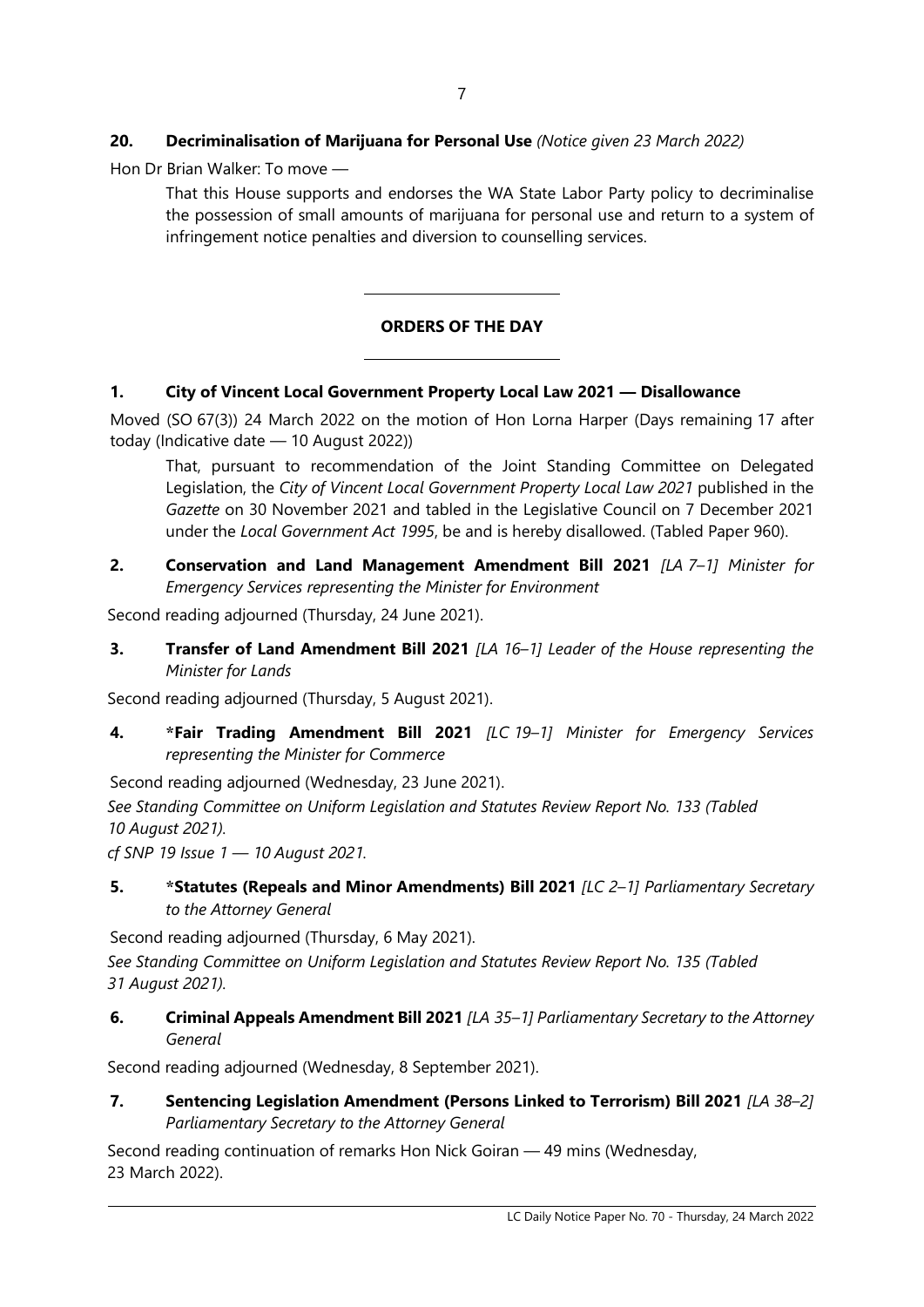8. Civil Procedure (Representative Proceedings) Bill 2021 [LA 37-1] Parliamentary Secretary to the Attorney General

Second reading adjourned (Thursday, 28 October 2021).

9. Animal Resources Authority Amendment and Repeal Bill 2021 [LA 43-1] Minister for Emergency Services representing the Minister for Science

Second reading adjourned (Tuesday, 15 March 2022).

10. Firearms Amendment Bill 2021 [LA 59-2] Minister for Emergency Services representing the Minister for Police

Second reading adjourned (Wednesday, 16 March 2022).

11. Forest Products Amendment Bill 2021 [LA 50-1] Minister for Regional Development representing the Minister for Forestry

Second reading adjourned (Thursday, 17 March 2022).

12. Treasurer's Advance Authorisation Bill 2022 [LA 64-1] Minister for Emergency Services representing the Treasurer

Second reading adjourned (Tuesday, 22 March 2022).

13. Standing Committee on Procedure and Privileges — Report 61 — Progress Report: Supreme Court proceedings and matters of privilege raised in the 40<sup>th</sup> Parliament (Tabled 13 May 2021)

Consideration on the motion of Hon Simon O'Brien (Thursday, 13 May 2021) as follows —

That Recommendation 1 contained in Report 61 of the Standing Committee on Procedure and Privileges, Progress Report: Supreme Court proceedings and matters of privilege raised in the  $40^{th}$  Parliament, be adopted and agreed to.

See Tabled Paper 191 (Tabled 13 May 2021).

Recommendation 1 states —

A standing memorandum of understanding relating to the compulsory production of evidence and determinations as to material that is subject to parliamentary privilege be advanced between the Legislative Council and relevant investigative agencies, in accordance with the resolution of the Legislative Council of 5 September 2019.

# 14. Standing Committee on Procedure and Privileges — Report 61 — Progress Report: Supreme Court proceedings and matters of privilege raised in the 40<sup>th</sup> Parliament (Tabled 13 May 2021)

Consideration on the motion of Hon Simon O'Brien (Thursday, 13 May 2021) as follows —

That Recommendation 2 contained in Report 61 of the Standing Committee on Procedure and Privileges, Progress Report: Supreme Court proceedings and matters of privilege raised in the  $40^{th}$  Parliament, be adopted and agreed to.

See Tabled Paper 191 (Tabled 13 May 2021).

Recommendation 2 states —

The Committee recommends that the following matters be re-referred to the Procedure and Privileges Committee for inquiry and report:

In relation to the refusal by Ms Emily Roper, the Acting Director General of the Department of the Premier and Cabinet, to comply with a summons to attend and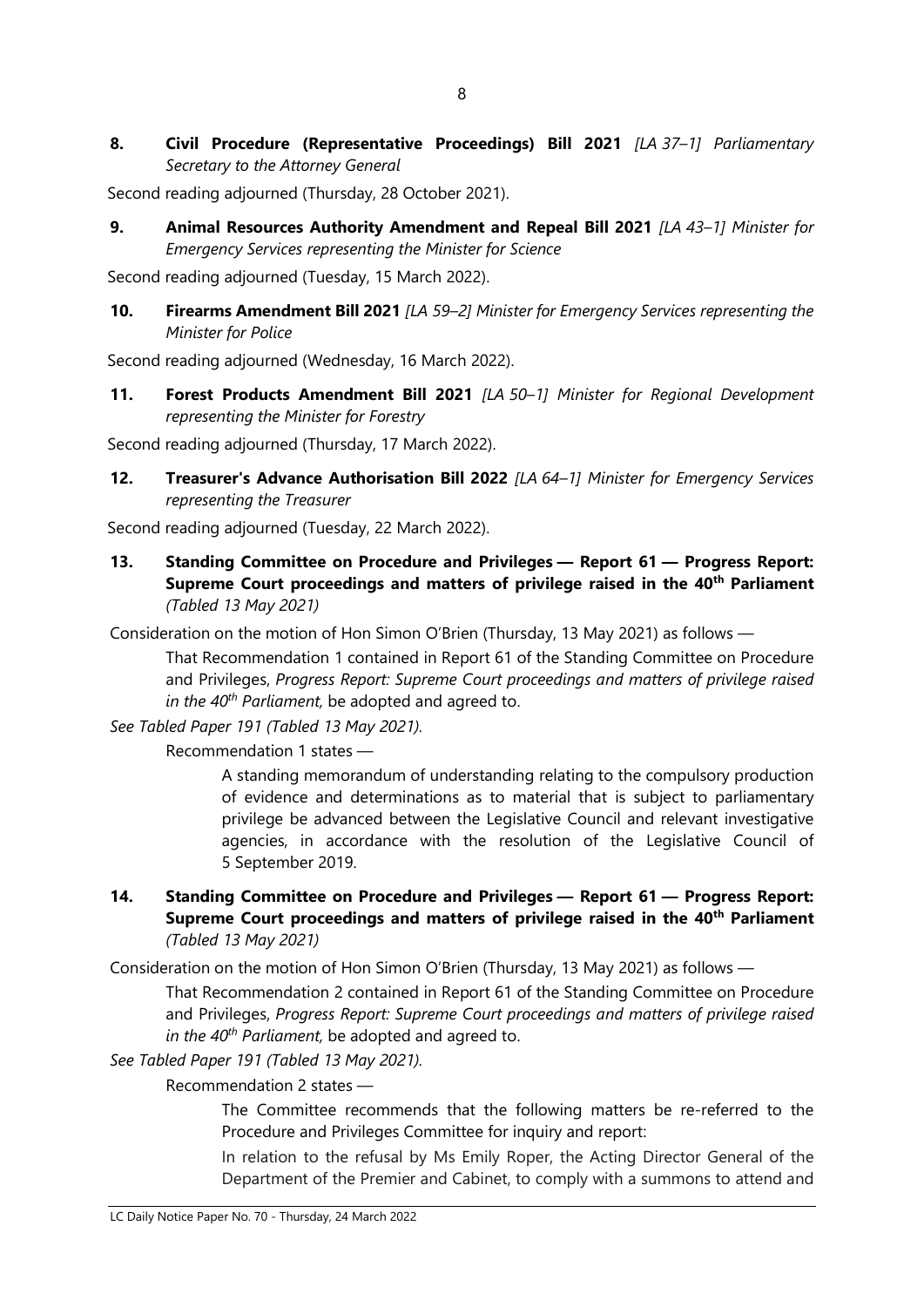produce documents at 9.00am on Friday, 9 August 2019, issued by the Legislative Council Standing Committee on Procedure and Privileges, and the events leading up to that non-compliance:

- (1) Did Ms Emily Roper, or any other person or body, commit a contempt of the Legislative Council or any breach of its privileges?
- (2) If the Committee so finds that any contempt of the Legislative Council has been committed, or that any of the privileges of the Legislative Council have been breached, then what penalty, if any, should the Legislative Council impose for each contempt or breach?
- 15. Standing Committee on Procedure and Privileges Report 61 Progress Report: Supreme Court proceedings and matters of privilege raised in the 40<sup>th</sup> Parliament (Tabled 13 May 2021)

Consideration on the motion of Hon Simon O'Brien (Thursday, 13 May 2021) as follows —

That Recommendation 3 contained in Report 61 of the Standing Committee on Procedure and Privileges, Progress Report: Supreme Court proceedings and matters of privilege raised in the  $40^{th}$  Parliament, be adopted and agreed to.

See Tabled Paper 191 (Tabled 13 May 2021).

Recommendation 3 states —

The Committee recommends that the following matters be re-referred to the Procedure and Privileges Committee for inquiry and report:

In relation to the actions of Mr Darren Foster, the Director General of the Department of the Premier and Cabinet, in producing documents to the Corruption and Crime Commission relating to former Members of the Legislative Council without following a procedure that the Legislative Council or the Legislative Council Standing Committee on Procedure and Privileges had authorised for determining issues of parliamentary privilege:

- (1) Did Mr Darren Foster, or any other person or body, commit a contempt of the Legislative Council or any breach of its privileges?
- (2) If the Committee so finds that any contempt of the Legislative Council has been committed, or that any of the privileges of the Legislative Council have been breached, then what penalty, if any, should the Legislative Council impose for each contempt or breach?

# 16. Misuse of Drugs Amendment Bill 2021 [LC 23-1] Hon Dr Brian Walker

Second reading adjourned (Thursday, 3 June 2021).

# 17. Climate Change and Greenhouse Gas Emissions Reduction Bill 2021 [LC 48-1] Hon Dr Brad Pettitt

Second reading adjourned (Thursday, 14 October 2021).

#### 18. Retail Trading Hours Amendment Bill 2021 [LC 62-1] Hon Wilson Tucker

Second reading adjourned (Thursday, 16 December 2021).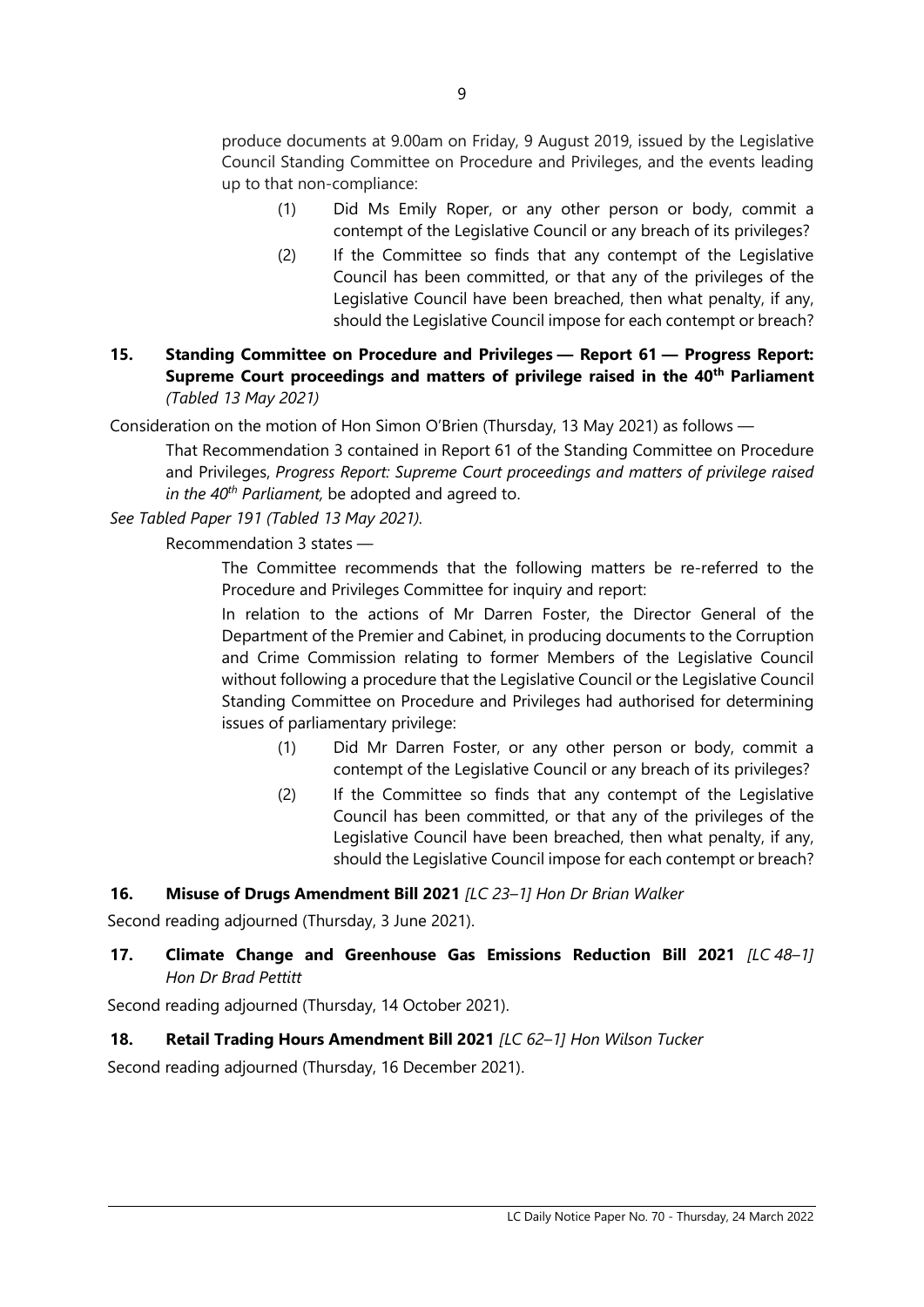# 19. Investment in Digital Inclusion (Moved 16 December 2021)

Resumption of debate adjourned (Thursday, 16 December 2021), on the motion of Hon Wilson Tucker as follows —

That this House:

- (a) recognises the benefits of digital inclusion, particularly in remote and regional areas of Western Australia;
- (b) notes that despite the rollout of the NBN, many regional Western Australians still lack network access and remain effectively digitally excluded; and
- (c) calls on the State Government to increase investment in initiatives to improve network access and digital inclusion for regional Western Australia.

Total time remaining on motion — 7 mins.

# 20. St Patrick's Day (Moved 17 March 2022)

Resumption of debate adjourned (Thursday, 17 March 2022), on the motion of Hon Dr Brian Walker as follows —

Noting that today is St Patrick's Day, this House encourages all those celebrating to enthusiastically embrace the pot at the end of the rainbow.

Total time remaining on motion — 57 mins.

# SELECT COMMITTEES

#### 1. Select Committee into Cannabis and Hemp (Established 13 October 2021)

 $\overline{a}$ 

 $\overline{a}$ 

On the motion of Hon Dr Brian Walker as follows —

- (1) A Select Committee to be known as the Cannabis and Hemp Select Committee is established.
- (2) The Select Committee is to inquire into and report on the potential to amend the current legislation and regulations which apply to cannabis and hemp in Western Australia, with particular reference to —
	- (a) the current barriers to pharmaceutical nutraceutical use of cannabinoid products;
	- (b) medicinal cannabis, its prescription, availability and affordability; and
	- (c) the potential benefits and risks of permitting industrial hemp for human consumption.
- (3) The Select Committee shall consist of five members, namely: Hon Dr Brian Walker (Chair); Hon Matthew Swinbourn (Deputy Chair); Hon Jackie Jarvis; Hon Lorna Harper and Hon James Hayward.
- (4) The Select Committee may table interim reports, and is to table its final report by no later than 12 months after the committee has been established.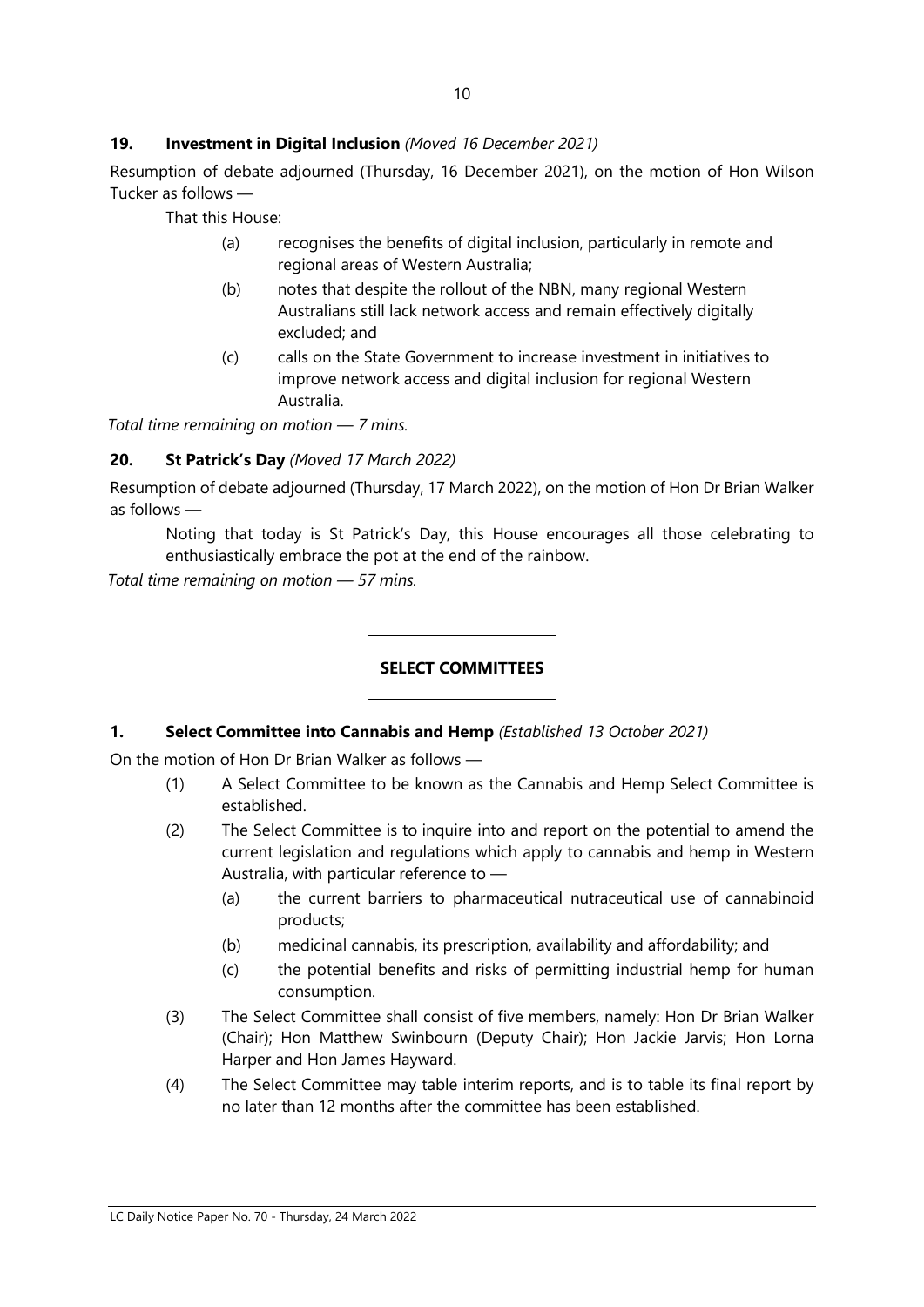# COMMITTEE INITIATED INQUIRIES

 $\overline{a}$ 

 $\overline{a}$ 

1. Standing Committee on Public Administration — Terms of Reference: Inquiry into the delivery of ambulance services in Western Australia (Notice given 22 June 2021)

Resolution of the Committee on 17 June 2021 to commence an Inquiry into the delivery of ambulance services in Western Australia with the following terms of reference —

- (a) how 000 ambulance calls are received, assessed, prioritised and despatched in the metropolitan area and in the regions;
- (b) the efficiency and adequacy of the service delivery model of ambulance services in metropolitan and regional areas of Western Australia;
- (c) whether alternative service delivery models in other jurisdictions would better meet the needs of the community; and
- (d) any other matters considered relevant by the Committee.

The Committee intends to table its report by March 2022.

2. Standing Committee on Estimates and Financial Operations — Terms of Reference: Inquiry into the financial administration of homelessness services in Western Australia (Notice given 18 November 2021)

Resolution of the Committee on 17 November 2021 to commence an Inquiry into the financial administration of homelessness services in Western Australia with particular focus on —

- (a) the current funding and delivery of services
- (b) 'All Paths Lead to a Home', Western Australia's 10-Year Strategy on Homelessness 2020-2030
- (c) existing data systems and how data informs service delivery
- (d) any other related matter.

 $\overline{a}$ 

 $\overline{a}$ 

Pursuant to Standing Order 163, Hon Steve Martin is substituted for Hon Nick Goiran and Hon Dan Caddy is substituted for Hon Samantha Rowe for the duration of this inquiry.

#### CONSIDERATION OF COMMITTEE REPORTS

# 1. Standing Committee on Estimates and Financial Operations — Report No. 85 — Consideration of the 2021-22 Budget Estimates (Tabled 30 November 2021)

Continuation of remarks Hon Dr Steve Thomas — 3 mins (Wednesday, 23 March 2022) on the motion of Hon Peter Collier that the report be noted.

See Tabled paper 937.

Time remaining on motion — 3 hours and 3 minutes. (Motion to be postponed in 3 mins). Government Response Tabled 15 February 2022 (Tabled Paper 1009).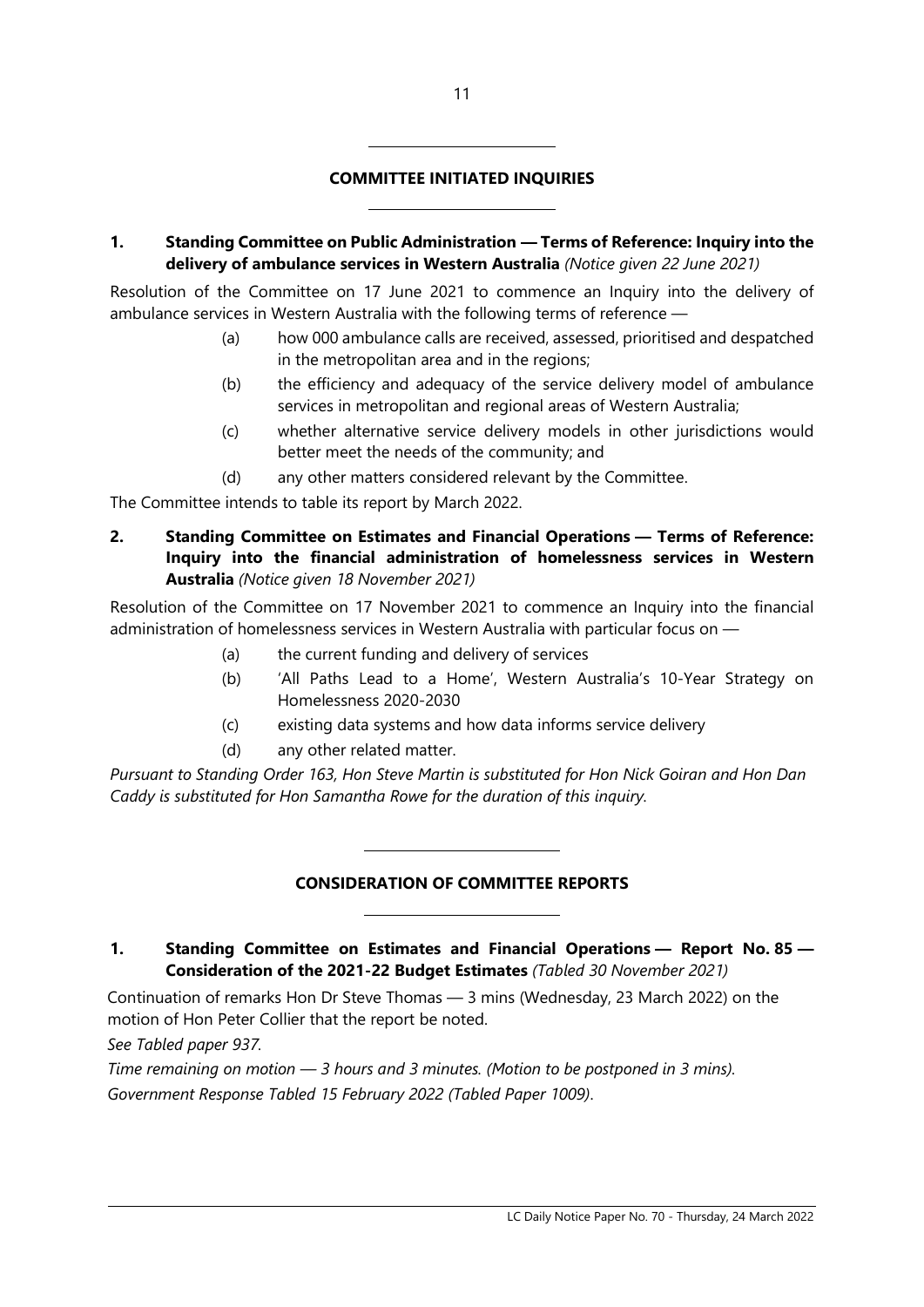2. Joint Standing Committee on the Commissioner for Children and Young People — Report No. 1 — Annual Report 2020–2021 (Tabled 16 September 2021)

Resumption of debate (Wednesday, 8 December 2021) on the motion of Hon Neil Thomson that the report be noted.

See Tabled paper 678.

Time remaining on motion — 2 hours.

Standing Order 110(2A) and (2B) applied — 10 November 2021, 8 December 2021.

3. Joint Standing Committee on the Corruption and Crime Commission — Report No. 1 — Annual Report 2020–21 (Tabled 9 September 2021)

Continuation of remarks Hon Jackie Jarvis — 6 mins (Wednesday, 16 February 2022) on the motion of Hon Dr Steve Thomas that the report be noted.

See Tabled paper 536.

Time remaining on motion — 1 hour. Standing Order 110(2A) and (2B) applied — 15 September 2021, 27 October 2021, 16 February 2022.

4. Joint Standing Committee on the Corruption and Crime Commission — Report No. 2 — If not the CCC … then where? An examination of the Corruption and Crime Commission's oversight of excessive use of force allegations against members of the WA Police Force (Tabled 9 September 2021)

Continuation of remarks Hon Nick Goiran — 4 min (Wednesday, 23 February 2022) on the motion of Hon Dr Steve Thomas that the report be noted.

See Tabled paper 537.

Time remaining on motion — 1 hour.

Standing Order 110(2A) and (2B) applied — 13 October 2021, 17 November 2021, 23 February 2022. Government Response Tabled 30 November 2021 (Tabled Paper 913).

5. Joint Standing Committee on the Corruption and Crime Commission — Report No. 3 — 'A GOOD YEAR'. The work of the Parliamentary Inspector of the Corruption and Crime Commission (Tabled 24 February 2022)

Consideration. See Tabled paper 1085.

6. Joint Standing Committee on the Commissioner for Children and Young People — Report No. 2 — Report Review 2020-21: Examination of selected reports by the Commissioner for Children and Young People (Tabled 18 November 2021)

Continuation of remarks Hon Pierre Yang — 5 mins (Wednesday, 16 March 2022) on the motion of Hon Jackie Jarvis that the report be noted.

See Tabled paper 895.

Time remaining on motion — 3 hours. Standing Order 110(2A) and (2B) applied — 16 March 2022.